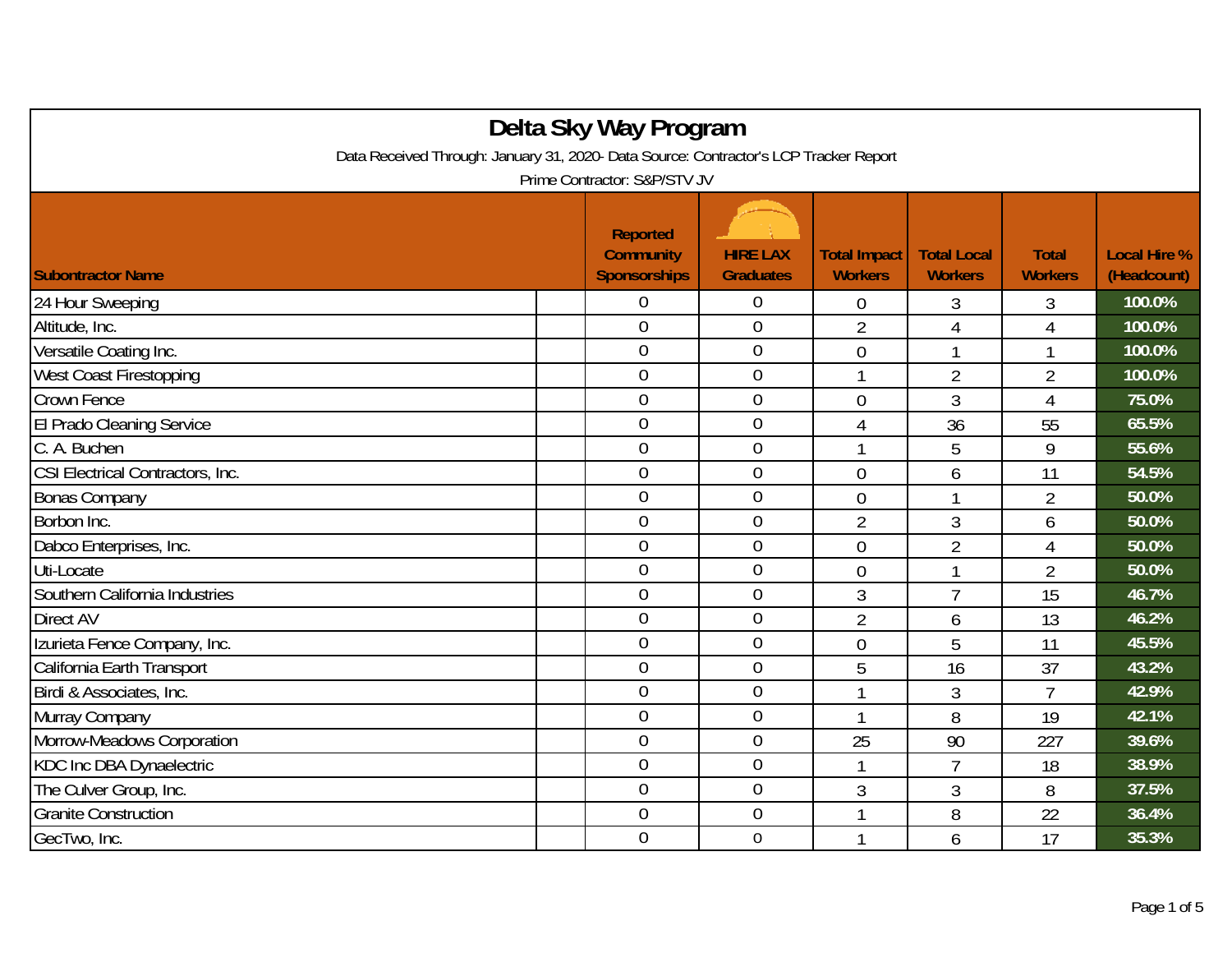| Delta Sky Way Program                                                                                                 |  |                                                            |                                     |                                       |                                      |                                |                                    |  |
|-----------------------------------------------------------------------------------------------------------------------|--|------------------------------------------------------------|-------------------------------------|---------------------------------------|--------------------------------------|--------------------------------|------------------------------------|--|
| Data Received Through: January 31, 2020- Data Source: Contractor's LCP Tracker Report<br>Prime Contractor: S&P/STV JV |  |                                                            |                                     |                                       |                                      |                                |                                    |  |
| <b>Subontractor Name</b>                                                                                              |  | <b>Reported</b><br><b>Community</b><br><b>Sponsorships</b> | <b>HIRE LAX</b><br><b>Graduates</b> | <b>Total Impact</b><br><b>Workers</b> | <b>Total Local</b><br><b>Workers</b> | <b>Total</b><br><b>Workers</b> | <b>Local Hire %</b><br>(Headcount) |  |
| Infinity Drywall Contracting Inc.                                                                                     |  | 0                                                          | $\theta$                            | 8                                     | 40                                   | 116                            | 34.5%                              |  |
| GGG Demolition, Inc.                                                                                                  |  | $\overline{0}$                                             | $\overline{0}$                      | $\overline{2}$                        | 21                                   | 62                             | 33.9%                              |  |
| 3531 Trucking Inc.                                                                                                    |  | $\overline{0}$                                             | $\boldsymbol{0}$                    | $\overline{0}$                        | 3                                    | 9                              | 33.3%                              |  |
| Building Electronic Controls, Inc.                                                                                    |  | $\mathbf 0$                                                | $\boldsymbol{0}$                    | 1                                     | 5                                    | 15                             | 33.3%                              |  |
| ISEC, Inc.                                                                                                            |  | $\overline{0}$                                             | $\mathbf 0$                         | 4                                     | 19                                   | 57                             | 33.3%                              |  |
| Nold's Equipment, Inc.                                                                                                |  | $\overline{0}$                                             | $\mathbf 0$                         |                                       |                                      | 3                              | 33.3%                              |  |
| Best Contracting Services, Inc.                                                                                       |  | $\overline{0}$                                             | $\mathbf{0}$                        | 3                                     | 15                                   | 47                             | 31.9%                              |  |
| Performance Contracting, Inc.                                                                                         |  | $\overline{0}$                                             | $\mathbf 0$                         | 14                                    | 36                                   | 113                            | 31.9%                              |  |
| CSA Constructors, Inc.                                                                                                |  | $\overline{0}$                                             | $\boldsymbol{0}$                    | $\overline{2}$                        | 6                                    | 19                             | 31.6%                              |  |
| Penhall Company                                                                                                       |  | $\overline{0}$                                             | $\mathbf 0$                         | 1                                     | 11                                   | 35                             | 31.4%                              |  |
| Critchfield Mechanical Inc. of So. Cal                                                                                |  | $\overline{0}$                                             | $\mathbf 0$                         | $\overline{2}$                        | 5                                    | 16                             | 31.3%                              |  |
| Zolnay Insulation, Inc.                                                                                               |  | 0                                                          | $\theta$                            | $\overline{0}$                        | 5                                    | 16                             | 31.3%                              |  |
| R.J.&J. CONSTRUCTION, INC.                                                                                            |  | $\overline{0}$                                             | $\mathbf 0$                         | 3                                     | 8                                    | 26                             | 30.8%                              |  |
| Universal Metro, Inc.                                                                                                 |  | $\overline{0}$                                             | $\mathbf 0$                         | 0                                     | 4                                    | 13                             | 30.8%                              |  |
| Matrix Environmental, INC.                                                                                            |  | $\overline{0}$                                             | $\boldsymbol{0}$                    | 1                                     | 19                                   | 62                             | 30.6%                              |  |
| <b>Austin Enterprise</b>                                                                                              |  | $\overline{0}$                                             | $\mathbf 0$                         | $\overline{0}$                        | 4                                    | 14                             | 28.6%                              |  |
| Safe Scaffolding                                                                                                      |  | 0                                                          | $\boldsymbol{0}$                    | $\overline{0}$                        | $\overline{2}$                       | 7                              | 28.6%                              |  |
| <b>Comet Electric</b>                                                                                                 |  | $\overline{0}$                                             | $\mathbf 0$                         | $\overline{0}$                        | $\overline{3}$                       | 11                             | 27.3%                              |  |
| Johnson & Turner Painting Co. Inc.                                                                                    |  | $\overline{0}$                                             | $\overline{0}$                      | $\overline{0}$                        | 5                                    | 19                             | 26.3%                              |  |
| Martin Bros. Marcowall, LLC                                                                                           |  | $\overline{0}$                                             | $\boldsymbol{0}$                    | $\overline{2}$                        | $\overline{7}$                       | 27                             | 25.9%                              |  |
| Limbach Company LP                                                                                                    |  | $\mathbf 0$                                                | $\boldsymbol{0}$                    | 3                                     | 10                                   | 39                             | 25.6%                              |  |
| Cosco Fire Protection, Inc. - Sprinklers                                                                              |  | $\overline{0}$                                             | $\mathbf 0$                         | $\overline{0}$                        | 5                                    | 20                             | 25.0%                              |  |
| <b>GRIFFITH COMPANY</b>                                                                                               |  | $\overline{0}$                                             | $\boldsymbol{0}$                    | $\overline{7}$                        | 28                                   | 112                            | 25.0%                              |  |
| Group Delta Consultants, Inc.                                                                                         |  | $\mathbf 0$                                                | $\boldsymbol{0}$                    | $\overline{0}$                        | 1                                    | 4                              | 25.0%                              |  |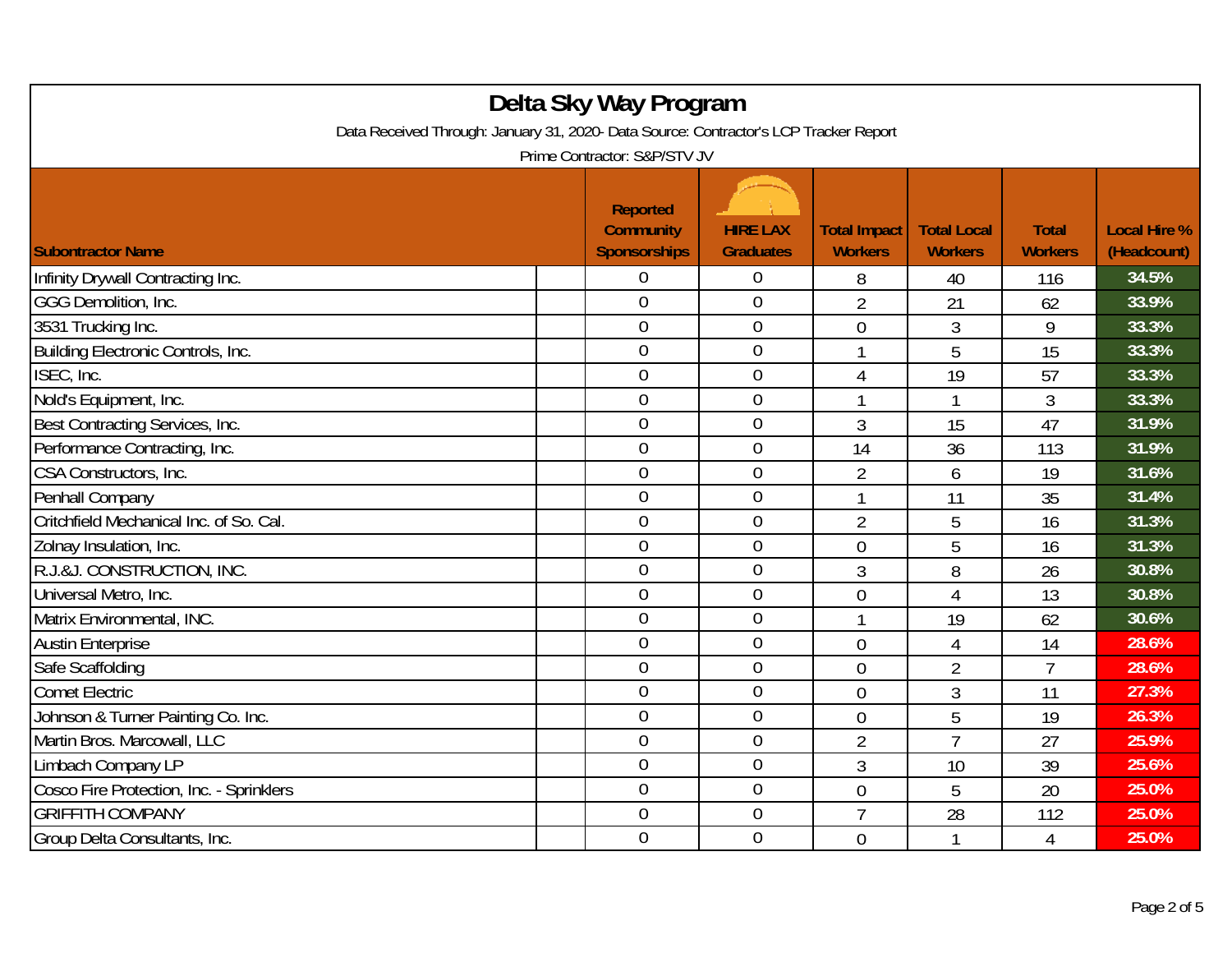| Delta Sky Way Program<br>Data Received Through: January 31, 2020- Data Source: Contractor's LCP Tracker Report<br>Prime Contractor: S&P/STV JV |                                                            |                                     |                                       |                                      |                                |                                    |  |  |
|------------------------------------------------------------------------------------------------------------------------------------------------|------------------------------------------------------------|-------------------------------------|---------------------------------------|--------------------------------------|--------------------------------|------------------------------------|--|--|
| <b>Subontractor Name</b>                                                                                                                       | <b>Reported</b><br><b>Community</b><br><b>Sponsorships</b> | <b>HIRE LAX</b><br><b>Graduates</b> | <b>Total Impact</b><br><b>Workers</b> | <b>Total Local</b><br><b>Workers</b> | <b>Total</b><br><b>Workers</b> | <b>Local Hire %</b><br>(Headcount) |  |  |
| Lawrence W Rosine Co                                                                                                                           | 0                                                          | $\boldsymbol{0}$                    | $\boldsymbol{0}$                      | 2                                    | 8                              | 25.0%                              |  |  |
| <b>RMA Group</b>                                                                                                                               | $\overline{0}$                                             | $\overline{0}$                      | 1                                     | 1                                    | $\overline{4}$                 | 25.0%                              |  |  |
| So-Cal Insulation                                                                                                                              | $\overline{0}$                                             | $\boldsymbol{0}$                    | 1                                     | 1                                    | $\overline{4}$                 | 25.0%                              |  |  |
| Norcal Pipeline Services, Inc.                                                                                                                 | $\overline{0}$                                             | $\mathbf 0$                         | $\overline{0}$                        | 6                                    | 26                             | 23.1%                              |  |  |
| Western Industrial Contractors, Inc.                                                                                                           | $\overline{0}$                                             | $\overline{0}$                      | 5                                     | 17                                   | 79                             | 21.5%                              |  |  |
| Rosendin Electric                                                                                                                              | $\overline{0}$                                             | $\mathbf{0}$                        | $\overline{2}$                        | 5                                    | 24                             | 20.8%                              |  |  |
| United Heider Inspection Group                                                                                                                 | $\overline{0}$                                             | $\overline{0}$                      | 0                                     | 5                                    | 24                             | 20.8%                              |  |  |
| <b>Advanced Fire Protection</b>                                                                                                                | $\overline{0}$                                             | $\mathbf 0$                         | 1                                     | $\overline{2}$                       | 10                             | 20.0%                              |  |  |
| <b>Crane Rental Service</b>                                                                                                                    | $\overline{0}$                                             | $\boldsymbol{0}$                    | 0                                     | 1                                    | 5                              | 20.0%                              |  |  |
| Stantru Resources Inc DBA Santru Reinforcing Steel                                                                                             | $\mathbf 0$                                                | $\mathbf 0$                         | $\overline{0}$                        | 2                                    | 10                             | 20.0%                              |  |  |
| Traffic Management, Inc.                                                                                                                       | $\overline{0}$                                             | $\overline{0}$                      | $\overline{0}$                        | 3                                    | 15                             | 20.0%                              |  |  |
| Pro Steel Erectors, Inc.                                                                                                                       | $\overline{0}$                                             | $\overline{0}$                      | 0                                     | 3                                    | 16                             | 18.8%                              |  |  |
| <b>ACCO Engineered Systems</b>                                                                                                                 | $\overline{0}$                                             | $\theta$                            | $\overline{0}$                        | 3                                    | 18                             | 16.7%                              |  |  |
| GONSALVES & SANTUCCI INC. DBA CONCO PUMPING INC                                                                                                | $\overline{0}$                                             | $\mathbf 0$                         | 1                                     | 1                                    | 6                              | 16.7%                              |  |  |
| United Riggers & Erectors, Inc.                                                                                                                | $\overline{0}$                                             | $\mathbf 0$                         | 0                                     | $\overline{2}$                       | 12                             | 16.7%                              |  |  |
| <b>Badger Daylighting Corp</b>                                                                                                                 | $\overline{0}$                                             | $\mathbf{0}$                        | 1                                     | $\overline{4}$                       | 27                             | 14.8%                              |  |  |
| Air Balance Co. Inc.                                                                                                                           | $\overline{0}$                                             | $\overline{0}$                      | $\overline{0}$                        | 1                                    | $\overline{7}$                 | 14.3%                              |  |  |
| Giroux Glass Inc.                                                                                                                              | 0                                                          | $\boldsymbol{0}$                    | $\overline{0}$                        | 1                                    | $\overline{7}$                 | 14.3%                              |  |  |
| Shape Interior Systems                                                                                                                         | $\overline{0}$                                             | $\mathbf 0$                         | $\overline{0}$                        | 1                                    | $\overline{7}$                 | 14.3%                              |  |  |
| <b>Vertical Access</b>                                                                                                                         | $\overline{0}$                                             | $\mathbf 0$                         | $\overline{0}$                        |                                      | 7                              | 14.3%                              |  |  |
| Environmental Construction Group, Inc.                                                                                                         | $\overline{0}$                                             | $\mathbf 0$                         | 1                                     | $\overline{2}$                       | 15                             | 13.3%                              |  |  |
| Northstar Contracting Group, Inc.                                                                                                              | $\overline{0}$                                             | $\overline{0}$                      | 0                                     | $\overline{2}$                       | 15                             | 13.3%                              |  |  |
| <b>Underground Construction Company</b>                                                                                                        | $\boldsymbol{0}$                                           | $\mathbf 0$                         | 0                                     | 4                                    | 31                             | 12.9%                              |  |  |
| Dean Visosky Contractors, Inc.                                                                                                                 | $\overline{0}$                                             | $\mathbf 0$                         | $\overline{0}$                        |                                      | 8                              | 12.5%                              |  |  |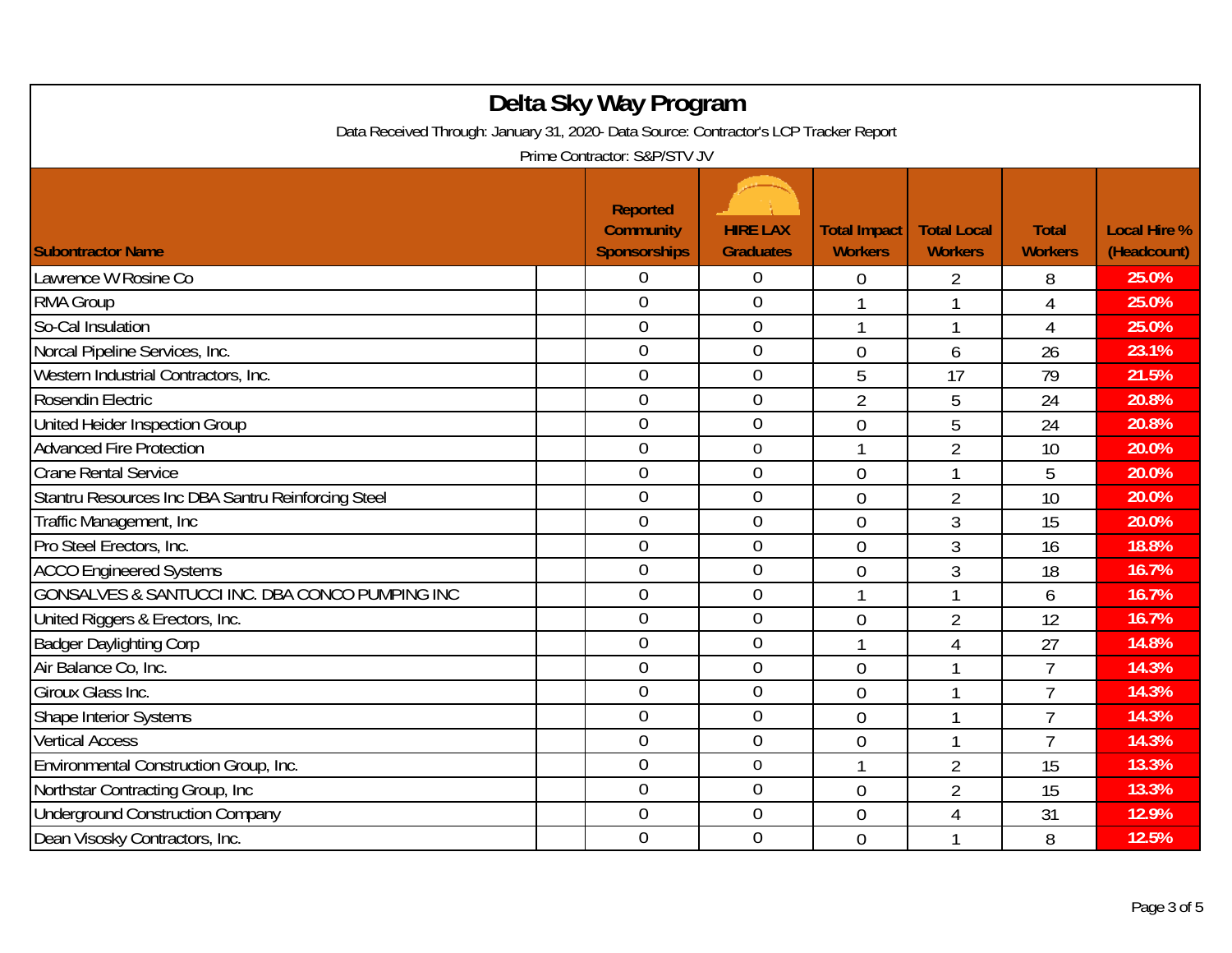| Delta Sky Way Program<br>Data Received Through: January 31, 2020- Data Source: Contractor's LCP Tracker Report<br>Prime Contractor: S&P/STV JV |  |                                                            |                                     |                                       |                                      |                                |                                    |  |
|------------------------------------------------------------------------------------------------------------------------------------------------|--|------------------------------------------------------------|-------------------------------------|---------------------------------------|--------------------------------------|--------------------------------|------------------------------------|--|
| <b>Subontractor Name</b>                                                                                                                       |  | <b>Reported</b><br><b>Community</b><br><b>Sponsorships</b> | <b>HIRE LAX</b><br><b>Graduates</b> | <b>Total Impact</b><br><b>Workers</b> | <b>Total Local</b><br><b>Workers</b> | <b>Total</b><br><b>Workers</b> | <b>Local Hire %</b><br>(Headcount) |  |
| G & F Concrete Cutting                                                                                                                         |  | 0                                                          | $\overline{0}$                      | 0                                     | 1                                    | 9                              | 11.1%                              |  |
| A Good Sign & Graphics Co                                                                                                                      |  | $\overline{0}$                                             | $\overline{0}$                      | $\overline{0}$                        | 1                                    | 10                             | 10.0%                              |  |
| <b>Xcel Mechanical Systems</b>                                                                                                                 |  | $\overline{0}$                                             | $\boldsymbol{0}$                    | $\overline{0}$                        | $\overline{2}$                       | 23                             | 8.7%                               |  |
| Mr. Crane, Inc.                                                                                                                                |  | $\overline{0}$                                             | $\mathbf 0$                         | $\overline{0}$                        | 1                                    | 22                             | 4.5%                               |  |
| <b>AERO Bridgeworks</b>                                                                                                                        |  | $\overline{0}$                                             | $\overline{0}$                      | $\overline{0}$                        | $\overline{0}$                       | 28                             | 0.0%                               |  |
| ARB, Inc.                                                                                                                                      |  | $\overline{0}$                                             | $\boldsymbol{0}$                    | $\overline{0}$                        | $\overline{0}$                       |                                | 0.0%                               |  |
| Art Cuevas Concrete                                                                                                                            |  | $\mathbf 0$                                                | $\mathbf 0$                         | $\overline{0}$                        | 0                                    | 12                             | 0.0%                               |  |
| <b>Bragg Crane Service</b>                                                                                                                     |  | $\overline{0}$                                             | $\mathbf 0$                         | $\overline{0}$                        | $\overline{0}$                       | $\overline{3}$                 | 0.0%                               |  |
| CENTER-LINE CONCRETE CUTTING INC                                                                                                               |  | $\boldsymbol{0}$                                           | $\boldsymbol{0}$                    | $\overline{0}$                        | 0                                    | $\overline{2}$                 | 0.0%                               |  |
| City Service Contracting, Inc.                                                                                                                 |  | $\mathbf 0$                                                | $\mathbf 0$                         | $\overline{0}$                        | $\overline{0}$                       | 5                              | 0.0%                               |  |
| Climatec                                                                                                                                       |  | $\overline{0}$                                             | $\mathbf 0$                         | $\overline{0}$                        | $\overline{0}$                       | $\overline{2}$                 | 0.0%                               |  |
| Commercial Scaffolding of CA, Inc.                                                                                                             |  | $\overline{0}$                                             | $\mathbf 0$                         | $\overline{0}$                        | 0                                    | 4                              | 0.0%                               |  |
| Concrete Coring Company                                                                                                                        |  | $\overline{0}$                                             | $\mathbf 0$                         | $\overline{0}$                        | $\overline{0}$                       | $\overline{2}$                 | 0.0%                               |  |
| CONNER CONCRETE CUTTING & CORING                                                                                                               |  | $\overline{0}$                                             | $\boldsymbol{0}$                    | $\overline{0}$                        | 0                                    | 6                              | 0.0%                               |  |
| Digital Decora, Inc.                                                                                                                           |  | $\mathbf 0$                                                | $\boldsymbol{0}$                    | $\overline{0}$                        | $\overline{0}$                       | $\overline{2}$                 | 0.0%                               |  |
| Geo-Advantec, Inc.                                                                                                                             |  | $\overline{0}$                                             | $\mathbf 0$                         | $\overline{0}$                        | $\overline{0}$                       | $\overline{2}$                 | 0.0%                               |  |
| <b>Hill Crane Service</b>                                                                                                                      |  | $\mathbf 0$                                                | $\mathbf 0$                         | $\overline{0}$                        | 0                                    | 5                              | 0.0%                               |  |
| J Colavin & Son, Inc                                                                                                                           |  | $\overline{0}$                                             | $\mathbf 0$                         | $\overline{0}$                        | 0                                    | $\overline{2}$                 | 0.0%                               |  |
| KM3N-B DBA Terra Petra                                                                                                                         |  | $\overline{0}$                                             | $\overline{0}$                      | $\overline{0}$                        | 0                                    | $\overline{2}$                 | 0.0%                               |  |
| Pan Pacific Mechanical                                                                                                                         |  | $\boldsymbol{0}$                                           | $\boldsymbol{0}$                    | $\overline{0}$                        | 0                                    | 6                              | 0.0%                               |  |
| <b>PCI Striping</b>                                                                                                                            |  | $\mathbf 0$                                                | $\boldsymbol{0}$                    | $\mathbf 0$                           | 0                                    | 14                             | 0.0%                               |  |
| Premier Interior Development, Inc.                                                                                                             |  | $\overline{0}$                                             | $\mathbf 0$                         | $\overline{0}$                        | $\overline{0}$                       | $\overline{7}$                 | 0.0%                               |  |
| Premier Tile & Marble                                                                                                                          |  | $\boldsymbol{0}$                                           | $\boldsymbol{0}$                    | $\overline{0}$                        | 0                                    | $\overline{2}$                 | 0.0%                               |  |
| PSI3G Inc dba Partition Specialties, Inc.                                                                                                      |  | $\overline{0}$                                             | $\overline{0}$                      | $\overline{0}$                        | 0                                    | $\overline{2}$                 | 0.0%                               |  |